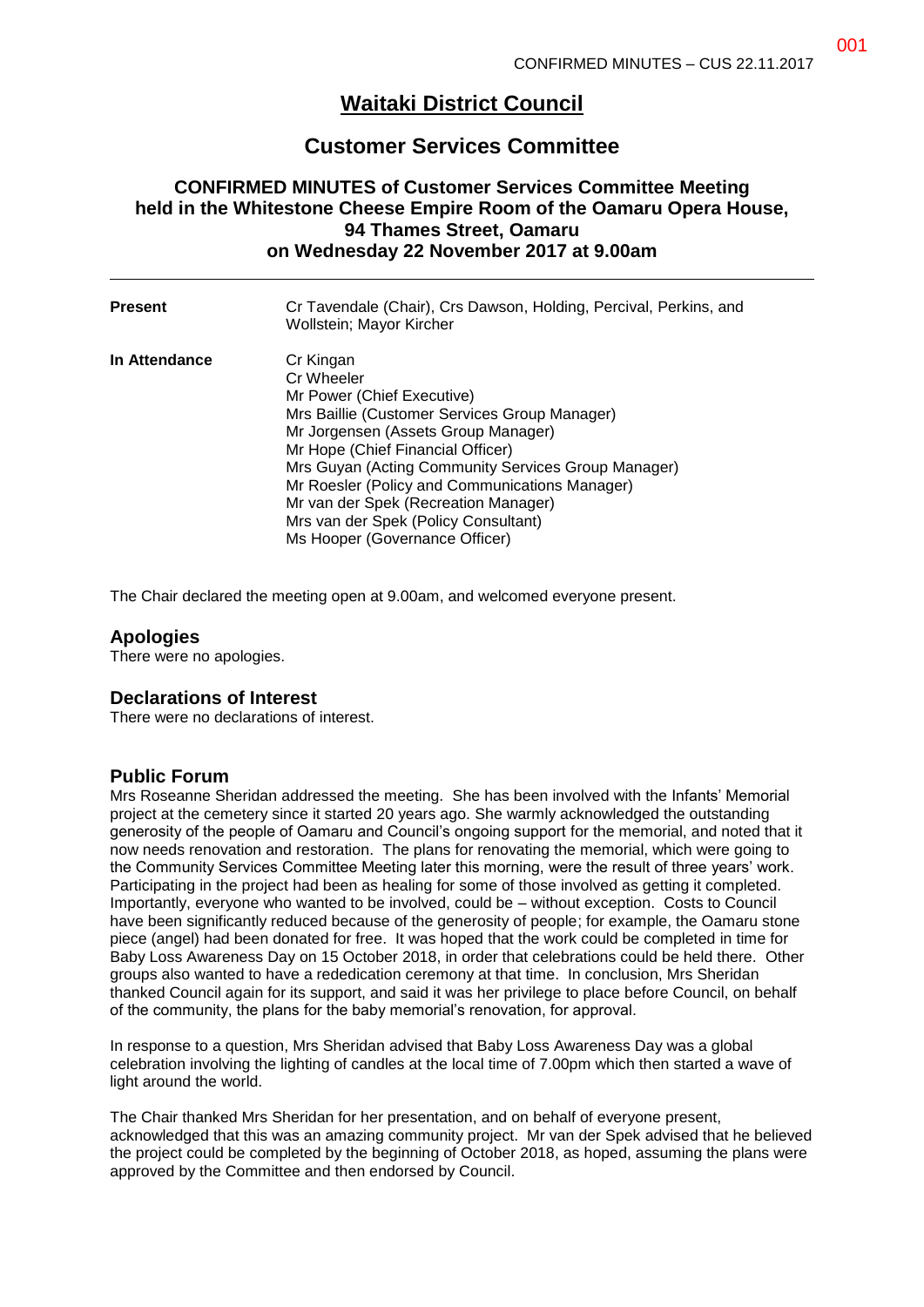## **1. Confirmation of Previous Meeting Minutes**

| RESOLVED  |
|-----------|
| CUS17/028 |

Cr Dawson / Cr Holding "The Customer Services Committee confirms its previous meeting minutes for 11 October 2017, as circulated, as a true and correct record of that meeting."

CARRIED

#### **2. Draft Waitaki District General Bylaw 2017 – changes resulting from consideration of submissions to become final version**

The report, as circulated, summarised the robust process Council has implemented to date to review the Waitaki General Bylaw 2006 (commencing in September 2016). Now, having consulted with the community, Council is entering the final stage of deciding the form of a new General Bylaw to take Council forward for the next 10 years.

Community feedback through the consultation process resulted in 'fine-tuning' changes that are now reflected in the Waitaki District General Bylaw 2017 provided as Appendix 4. These changes are scheduled in Appendix 3.

Further considerations around the keeping of companion cats are also outlined in the report, including the impact of a changing national direction around cat management and ownership since the proposal was circulated to the community for consideration.

Group Manager Lisa Baillie introduced the officer-led report which she said focused on education rather than enforcement. It also did not pre-empt a national position on cat management. Whilst a figure had been included in the report for the LTP, Mrs Baillie suggested it could be dealt with during the LTP process, so that today's deliberations could focus instead on the high-level principles in the report.

After initial discussion about the status of the previous report, the following resolution was passed:

RESOLVED<br>CUS17/029

Mayor Kircher / Deputy Mayor Tavendale "That the previous report, which was resolved at the previous meeting to lie on the table, be discontinued."

CARRIED

After considerable further discussion on the report's recommendations, it was AGREED to attend to each one separately.

| <b>RESOLVED</b> |                                                                                                                                                                                                                                                                       |  |  |
|-----------------|-----------------------------------------------------------------------------------------------------------------------------------------------------------------------------------------------------------------------------------------------------------------------|--|--|
| CUS17/030       | Deputy Mayor Tavendale / Cr Dawson<br>"That the Customer Services Committee recommends:<br>That Council:                                                                                                                                                              |  |  |
|                 | Agrees to the implementation of changes to the Draft Waitaki District<br>1.<br>General Bylaw 2017 as provided in Appendix 3."                                                                                                                                         |  |  |
|                 | <b>CARRIED</b>                                                                                                                                                                                                                                                        |  |  |
| <b>RESOLVED</b> |                                                                                                                                                                                                                                                                       |  |  |
| CUS17/031       | Deputy Mayor Tavendale / Cr Dawson                                                                                                                                                                                                                                    |  |  |
|                 | "That the Customer Services Committee recommends:<br>That Council:                                                                                                                                                                                                    |  |  |
|                 | 2. Notes that the changes to the Draft Waitaki District General Bylaw 2017<br>do not represent a significant departure from the Draft Bylaw as consulted,<br>and that community feedback and national direction was received and<br>considered around these matters." |  |  |
|                 |                                                                                                                                                                                                                                                                       |  |  |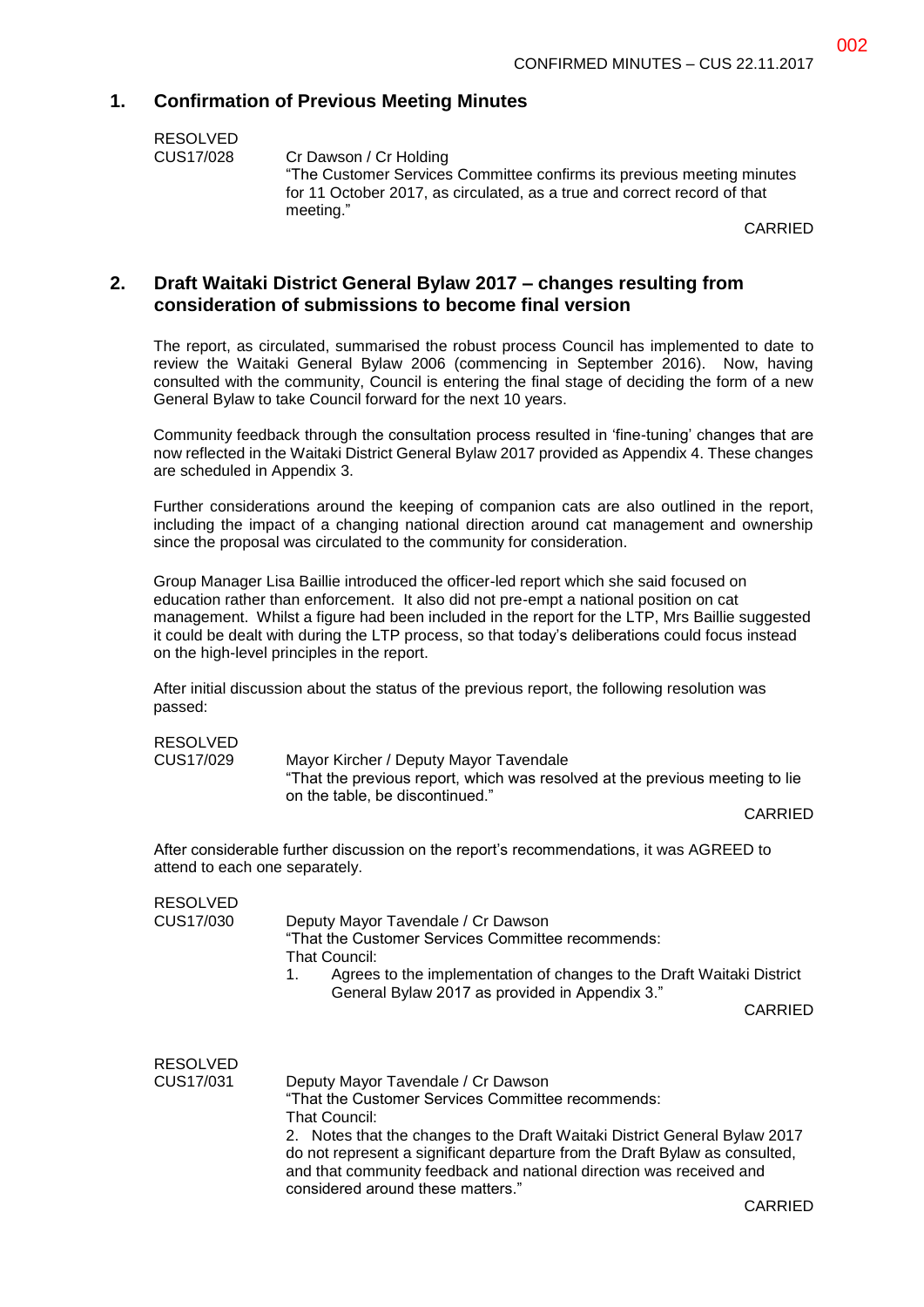| <b>RESOLVED</b>              |                                                                                                                                                                                                                                                                                                                                                                                                                                                                    |                |  |  |
|------------------------------|--------------------------------------------------------------------------------------------------------------------------------------------------------------------------------------------------------------------------------------------------------------------------------------------------------------------------------------------------------------------------------------------------------------------------------------------------------------------|----------------|--|--|
| CUS17/032                    | Mayor Kircher / Cr Dawson                                                                                                                                                                                                                                                                                                                                                                                                                                          |                |  |  |
|                              | "That the Customer Services Committee recommends:                                                                                                                                                                                                                                                                                                                                                                                                                  |                |  |  |
|                              | That Council:                                                                                                                                                                                                                                                                                                                                                                                                                                                      |                |  |  |
|                              | 3. Having regard to sections 155, 159 and 160 of the Local Government<br>Act 2002 (the Act):                                                                                                                                                                                                                                                                                                                                                                       |                |  |  |
|                              | Agrees that the Waitaki District General Bylaw 2017 provided in<br>a.<br>Appendix 4 is considered the most appropriate and proportionate<br>way of addressing the perceived problems to protect persons using<br>and trading in reserves and public places, and minimise nuisance<br>and maintain public health and safety associated with the keeping<br>of animals, birds and bees; and<br>Revokes and replaces the Waitaki District Council General Bylaw<br>b. |                |  |  |
|                              | 2006 with a new Bylaw;                                                                                                                                                                                                                                                                                                                                                                                                                                             |                |  |  |
|                              | Agrees that the proposed Bylaw attached as Appendix 4 (with<br>c.<br>amendments as Council sees fit) is the most appropriate form of                                                                                                                                                                                                                                                                                                                               |                |  |  |
|                              | bylaw;<br>Agrees that the proposed Bylaw is consistent with the New<br>d.<br>Zealand Bill of Rights Act 1990 as the controls are reasonable and                                                                                                                                                                                                                                                                                                                    |                |  |  |
|                              | justifiable in the circumstances;                                                                                                                                                                                                                                                                                                                                                                                                                                  |                |  |  |
|                              |                                                                                                                                                                                                                                                                                                                                                                                                                                                                    | CARRIED        |  |  |
|                              |                                                                                                                                                                                                                                                                                                                                                                                                                                                                    |                |  |  |
| <b>RESOLVED</b><br>CUS17/033 | Cr Dawson / Cr Tavendale<br>4.<br>Adopts the Waitaki District General Bylaw 2017 (as set out in<br>Appendix 4 with amendments as it sees fit), and subject to the approval from<br>the Minister of Conservation - Reserves section to come into effect on 1 July<br>2018;                                                                                                                                                                                          |                |  |  |
|                              |                                                                                                                                                                                                                                                                                                                                                                                                                                                                    | <b>CARRIED</b> |  |  |
|                              |                                                                                                                                                                                                                                                                                                                                                                                                                                                                    |                |  |  |
| <b>RESOLVED</b><br>CUS17/034 | Mayor Kircher / Cr Dawson<br>5. Commits for consideration through the 2018-28 Long Term Plan an<br>amount of \$10,000 per annum for two (2) years to support responsible cat<br>ownership in the District;                                                                                                                                                                                                                                                         |                |  |  |
|                              |                                                                                                                                                                                                                                                                                                                                                                                                                                                                    |                |  |  |
|                              |                                                                                                                                                                                                                                                                                                                                                                                                                                                                    |                |  |  |
| <b>RESOLVED</b><br>CUS17/035 | Deputy Mayor Tavendale / Cr Wollstein<br>6. Supports the development of a Cat Management Strategy in line with<br>national direction with a view to promoting responsible cat ownership and<br>management in the Waitaki District which may include a joint campaign with<br>vets, the SPCA and regional councils.                                                                                                                                                 |                |  |  |
|                              |                                                                                                                                                                                                                                                                                                                                                                                                                                                                    |                |  |  |
|                              |                                                                                                                                                                                                                                                                                                                                                                                                                                                                    | <b>CARRIED</b> |  |  |

#### **3. Customer Services Group Activity Report**

The memorandum, as circulated, presented information to the Customer Services Committee about the activities of the Customer Services Group, for the period 28 September to 8 November 2017.

It was NOTED for the record that some extremely good work had been done to sort out Code of Compliance Certificate (CCC) issues. People had been given a good opportunity to engage and resolve the matters, with considerable effort by Council officers to assist. Still, some people had chosen to ignore such opportunities, and it was now time to handle those differently. A future workshop session would enable Councillors to discuss the options further. In the meantime, Councillors congratulated officers on the commendable results already achieved.